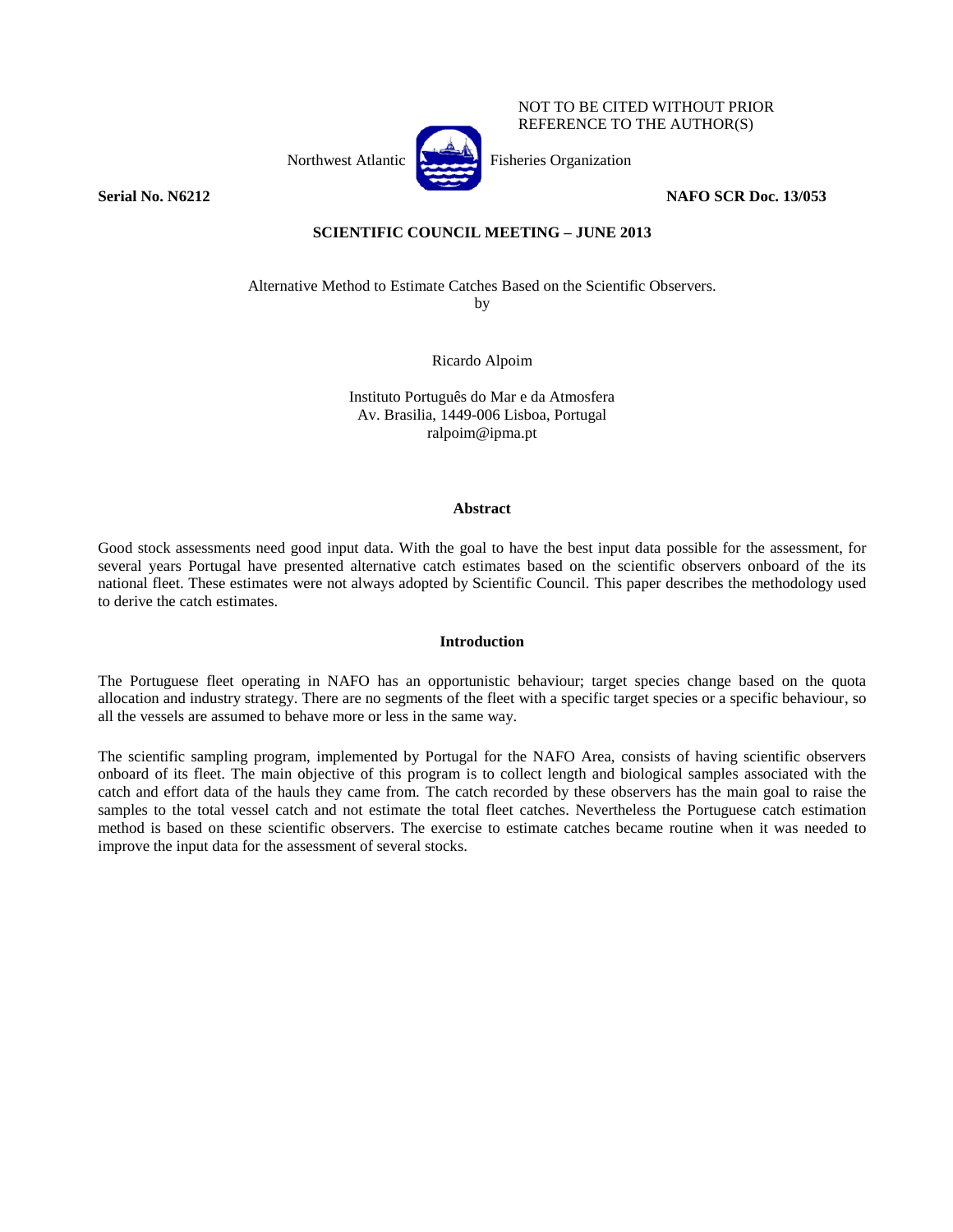### **Material and Methods**

# **Data collected:**

The haul by haul catch and effort information collected by the scientific observers is summarized in the following table:

| Data Type              | <b>Description</b>                                                                         |  |  |  |  |  |  |  |
|------------------------|--------------------------------------------------------------------------------------------|--|--|--|--|--|--|--|
| Haul number            | Sequential number from the beginning to the end of the trip (never repeated in the same    |  |  |  |  |  |  |  |
|                        | trip).                                                                                     |  |  |  |  |  |  |  |
| Code Vessel            | Vessel name or code assigned to it.                                                        |  |  |  |  |  |  |  |
| Fishing Area           | NEAFC and NAFO.                                                                            |  |  |  |  |  |  |  |
| Division               | Statistical Division (e.g. 3L, I, XII, ).                                                  |  |  |  |  |  |  |  |
| Gear                   | Gear type (e.g. bottom or pelagic trawl, gillnets, ).                                      |  |  |  |  |  |  |  |
| <b>Mesh Size</b>       | Mesh size in the codend.                                                                   |  |  |  |  |  |  |  |
| Start date             | Starting date of the haul. When finish dropping the cable.                                 |  |  |  |  |  |  |  |
| Data Type              | <b>Description</b>                                                                         |  |  |  |  |  |  |  |
| Start time             | Starting hour of the haul. When finish dropping the cable.                                 |  |  |  |  |  |  |  |
| <b>Start Depth</b>     | Depth at the start of the haul. Is the depth at which the net operates.                    |  |  |  |  |  |  |  |
| <b>Start Longitude</b> | Longitude in the start of the haul.                                                        |  |  |  |  |  |  |  |
| <b>Start Latitude</b>  | Latitude in the start of the haul.                                                         |  |  |  |  |  |  |  |
| End date               | Ending date of the haul. When start haul in the cable.                                     |  |  |  |  |  |  |  |
| End time               | Ending hour of the haul. When start haul in the cable.                                     |  |  |  |  |  |  |  |
| End Depth              | Depth at the end of the haul. Is the depth at which the net operates.                      |  |  |  |  |  |  |  |
| End Longitude          | Longitude at the end of the haul.                                                          |  |  |  |  |  |  |  |
| <b>End Latitude</b>    | Latitude at the end of the haul.                                                           |  |  |  |  |  |  |  |
|                        | Processed and landing catch by species, corresponding to its live weight, for each species |  |  |  |  |  |  |  |
| Landings               | is used the conversion factor into force on the ship.                                      |  |  |  |  |  |  |  |
|                        | Discarded catch by species, corresponding to its live weight. Any catch that are not       |  |  |  |  |  |  |  |
| <b>Discards</b>        | landed are consider discards (e.g. human consumption, ) The majority of this discards      |  |  |  |  |  |  |  |
|                        | are based on a visual estimation and so is subjective and depends on the observer          |  |  |  |  |  |  |  |
|                        | experience.                                                                                |  |  |  |  |  |  |  |
| <b>Observations</b>    | Any observed events during the haul (breakdowns, )                                         |  |  |  |  |  |  |  |

# **CPUE calculation**:

The Catch Per Unit Effort (CPUE) by species/month/division corresponds to the total catch (landings plus discards) of one species during a month in one Division divided by the total effort in that Division during that month:

$$
CPUE_{Sp/Month/Div} = \frac{\sum c_{Sp/Month/Div}}{\sum e_{Month/Div}}
$$

Where *c* is the observed catch in a haul and *e* the respective effort.

For example - the CPUE of the *Species 1* in *January* in *Div. 3L* (*CPUESp1/Jan/3L*)

$$
CPUE_{Sp1/Jan/3L} = \frac{\sum c_{Sp1/Jan/3L}}{\sum e_{Jan/3L}}
$$

Where:

 $\sum c_{Sp1/Jan/3L}$  –total observed catch of *Species 1* during *January* in *Div.* 3L.

 $\sum e_{\text{Jan/3}L}$  total observed effort during *January* in *Div.* 3L.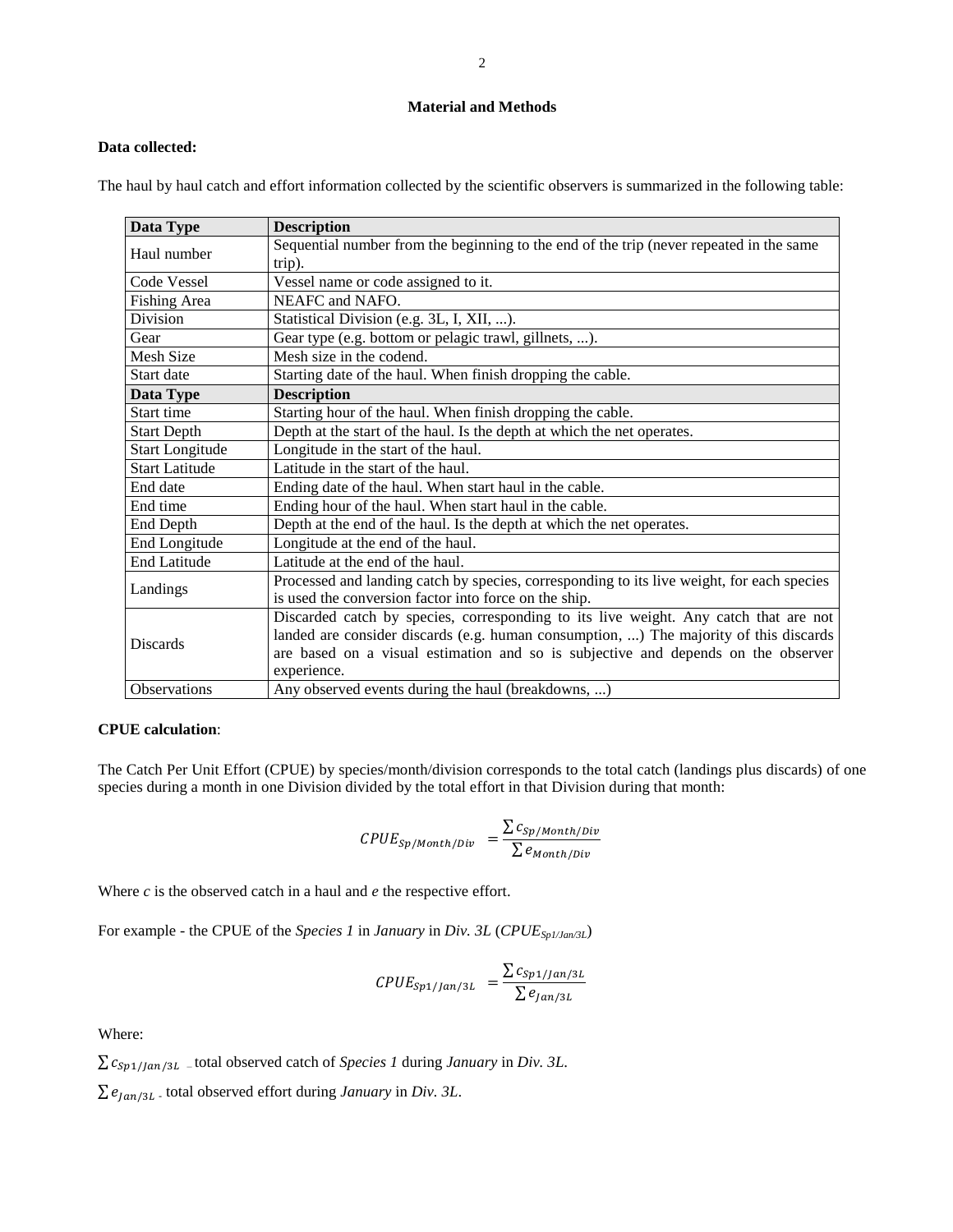| <b>Division</b> | Month | Observed<br>Effort<br>(hours) | Sp1                                                        | Sp2                                                        | $\cdots$ | <i>Spn</i>                                                                  |
|-----------------|-------|-------------------------------|------------------------------------------------------------|------------------------------------------------------------|----------|-----------------------------------------------------------------------------|
| 3L              | Jan   | $e_{Jan/3L}$                  | $\mathit{CPUE}_{\mathit{Spl/Jan/3L}}$                      | $\mathit{CPUE}_{\mathit{Sp2/Jan/3L}}$                      | $\cdots$ | $\mathit{CPUE}_{\mathit{Spn/Jan/3L}}$                                       |
| 3L              | Feb   | $e_{Feb/3L}$                  | $\mathit{CPUE}_{\mathit{Spl/Feb/3L}}$                      | $\mathit{CPUE}_{\mathit{Sp2/Eeb/3L}}$                      | $\cdots$ | $\mathit{CPUE}_{\mathit{Spn/Feb/3L}}$                                       |
| 3L              | Mar   | $e_{Mar/3L}$                  | $\mathit{CPUE}_{\mathit{Sp1/Mar/3L}}$                      | $\mathit{CPUE}_{\mathit{Sp2}/\textit{Mar}/3L}$             | $\cdots$ | $\mathit{CPUE}_{\mathit{Spn}\underline{\textit{Mar}/3L}}$                   |
| 3L              | Apr   | $e_{Apr/3L}$                  | $\mathit{CPUE}_{\mathit{Spl/Apr/3L}}$                      | $\mathit{CPUE}_{\mathit{Sp2/Apr/3L}}$                      | $\cdots$ | $\mathit{CPUE}_{\mathit{Spn\text{/}\underline{A}pr\text{/}\underline{3}L}}$ |
| 3L              | May   | $e_{Mav/3L}$                  | $\mathit{CPUE}_{\mathit{Spl/May/3L}}$                      | $\mathit{CPUE}_{\mathit{Sp2/May/3L}}$                      | $\cdots$ | $\mathit{CPUE}_{\mathit{Spn/May/3L}}$                                       |
| 3L              | Jun   | $e_{Jun/3L}$                  | $\mathit{CPUE}_{\mathit{Spl/Jun/3L}}$                      | $\mathit{CPUE}_{\mathit{Sp2/Jun/3L}}$                      | $\cdots$ | $\mathit{CPUE}_{\mathit{Spn/Jun/3L}}$                                       |
| 3L              | Jul   | $e_{Jul/3L}$                  | $\mathit{CPUE}_{\mathit{Spl/Jul/3L}}$                      | $\mathit{CPUE}_{\mathit{Sp2/Jul/3L}}$                      | $\cdots$ | $\mathit{CPUE}_{\mathit{Spn/Jul/3L}}$                                       |
| 3L              | Sep   | $e_{Sep/3L}$                  | $\mathit{CPUE}_{\mathit{Spl/Sep/3L}}$                      | $\mathit{CPUE}_{\mathit{Sp2/Sep/3L}}$                      | $\cdots$ | $\mathit{CPUE}_{\mathit{Spn/Sep/3L}}$                                       |
| 3L              | Oct   | $e_{Oct/3L}$                  | $\mathit{CPUE}_{\mathit{Sp1/Oct/3L}}$                      | $\mathit{CPUE}_{\mathit{Sp2/Oct/3L}}$                      | $\cdots$ | $\mathit{CPUE}_{\mathit{Spn/Oct/3L}}$                                       |
| 3L              | Nov.  | $e_{Nov/3L}$                  | $\mathit{CPUE}_{\mathit{Spl/Mov/3L}}$                      | $\mathit{CPUE}_{\mathit{Sp2}/\underline{\mathit{Nov}/3L}}$ | $\cdots$ | $\mathit{CPUE}_{\mathit{Spn}\underline{\textit{Nov/3}L}}$                   |
| 3L              | Dec   | $e_{Dec/3L}$                  | $\mathit{CPUE}_{\mathit{Spl}/\underline{\mathit{Dec}/3L}}$ | $\mathit{CPUE}_{\mathit{Sp2/Dec/3L}}$                      | $\cdots$ | $\mathit{CPUE}_{\mathit{Spn/Dec/3L}}$                                       |

So for Div. 3L the following *CPUEs* matrix is calculated:

#### **Missing Data:**

The observer coverage is not 100% which leads to missing observations in some month/Div. In these cases, a mean between the nearest months weighted by the respective effort is used to fill that gap.

$$
CPUE_{Spn/Month\cdot Divx} = (CPUE_{Spn/Month\text{-}1/Divx} * e_{Month\text{-}1/Divx} + CPUE_{Spn/Month\text{+}1/Divx} * e_{Month\text{+}1/Divx})/(e_{Month\text{-}1/Divx} + e_{Month\text{+}1/Divx})
$$

For example if CPUE in *May* for *Species 1* in *Div. 3L* is missing

 $CPUE_{Spl/May/3L} = (CPUE_{Spl/Abr/3L} * e_{Abr/3L} + CPUE_{Spl/Jun/3L} * e_{Jun/3L})/(e_{Abr/3L} + e_{Jun/3L})$ 

If it is not possible just to have a mean, the nearest month is used to fill that gap:

 $CPUE_{\text{Spn/Month/Divx}} = CPUE_{\text{Spn/Month-1/Divx}}$  or  $CPUE_{\text{Spn/Month/Divx}} = CPUE_{\text{Spn/Month+1/Divx}}$ 

In the cases where it is not possible or reasonable to generate a CPUE in one month, the assumed catches for that month are, by default, the official catches.

### **Catch Estimation:**

The Total Official Effort (E) by month and Division of the fleet is provided by the Portuguese Fisheries Directorate.

The Catch (*C*) for any species during one month in a specific Division is calculated multiplying the observed CPUE by the respective official effort (*E*):

 $C_{Sp/Month/Div} = E_{Month/Div} * CPUE_{Sp/Month/Div}$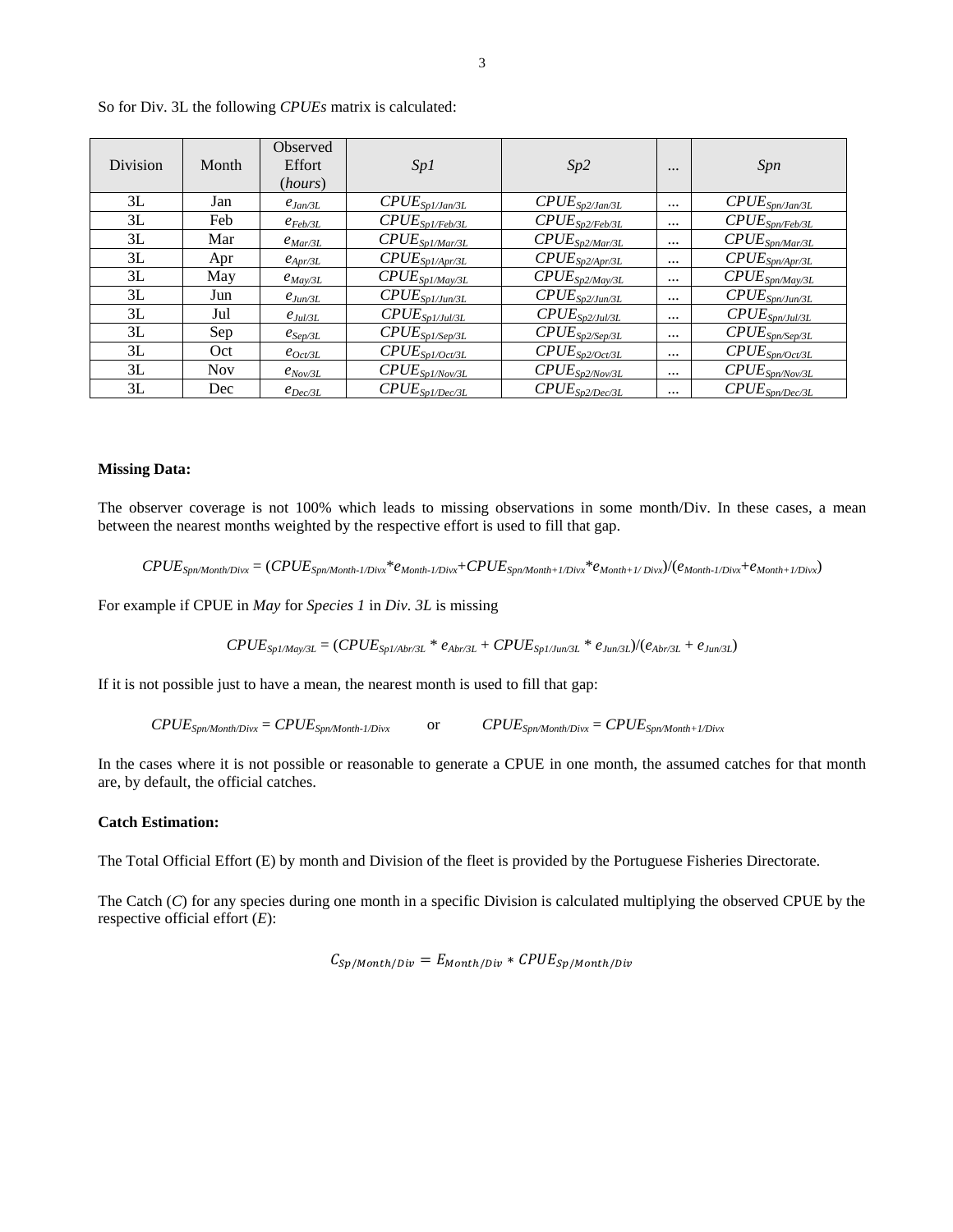| Division | Month      | Official<br>Effort<br>(hours) | Sp1                            | Sp2                        | $\cdots$ | Spn                                        |
|----------|------------|-------------------------------|--------------------------------|----------------------------|----------|--------------------------------------------|
| 3L       | Jan        | $E_{Ja n/3L}$                 | $C_{Sp1/Jan/3L}$               | $C_{\frac{Sp2/Jan/3L}{2}}$ | $\cdots$ | $C_{Spn/Jan/3L}$                           |
| 3L       | Feb        | $E_{Feb/3L}$                  | $C_{Spl/Feb/3L}$               | $C_{\text{Sp2/Feb/3L}}$    | $\cdots$ | $C_{\text{Spn/Feb/3L}}$                    |
| 3L       | Mar        | $E_{\textit{Mar}/3L}$         | $C_{\text{Sp1}/\text{Mar/3L}}$ | $C_{\text{Sp2/Mar/3L}}$    | $\cdots$ | $C_{\text{Spn}/\text{Mar}/3L}$             |
| 3L       | Apr        | $E_{Apr/3L}$                  | $C_{Sp1/Apr/3L}$               | $C_{Sp2/Apr/3L}$           | $\cdots$ | $C_{Spn/Apr/3L}$                           |
| 3L       | May        | $E_{\textit{May/3L}}$         | $C_{\text{Sp1/May/3L}}$        | $C_{Sp2/May/3L}$           | $\cdots$ | $C_{Spn/May/3L}$                           |
| 3L       | Jun        | $E_{J \underline{u n/3} L}$   | $C_{Sp1/Jun/3L}$               | $C_{\text{Sp2/Jun/3L}}$    | $\cdots$ | $C_{\text{Spn}/\underline{\text{Jun}}/3L}$ |
| 3L       | Jul        | $E_{Jul/3L}$                  | $C_{Sp1/Jul/3L}$               | $C_{Sp2/Ju l/3L}$          | $\cdots$ | $C_{Spn/Jul/3L}$                           |
| 3L       | Sep        | $E_{\mathit{Sep/3L}}$         | $C_{Sp1/Sep/3L}$               | $C_{\text{Sp2/Sep/3L}}$    | $\cdots$ | $C_{\text{Spn/Sep/3L}}$                    |
| 3L       | Oct        | $E_{Oct/3L}$                  | $C_{\text{SD1}/\text{Oct/3L}}$ | $C_{Sp2/Oct/3L}$           | $\cdots$ | $C_{Spn/Oct/3L}$                           |
| 3L       | <b>Nov</b> | $E_{Nov/3L}$                  | $C_{Sp1/Nov/3L}$               | $C_{Sp2/Nov/3L}$           | $\cdots$ | $C_{\text{Spn/Nov/3L}}$                    |
| 3L       | Dec        | $E_{Dec/3L}$                  | $C_{Sp1/Dec/3L}$               | $C_{Sp2/Dec/3L}$           | $\cdots$ | $C_{Spn/Dec/3L}$                           |

So, as example, for Div. 3L the following catch matrix is calculated:

The sum of the monthly catches give the total catch:

| Total catch in Div. 3L by species | Dec     | Dec     |          | Dec          |
|-----------------------------------|---------|---------|----------|--------------|
|                                   | CSp1/3L | LSp2/3L | $\cdots$ | $c_{Spn/3L}$ |
|                                   | Ian     | Jan     |          | Ian          |

## **Scientific sampling effort:**

Total effort by Division (days), observed effort by Division (days, sets and hours), % observed effort days and catch estimation provided are presented in the following table. These estimates were not always adopted by Scientific Council.